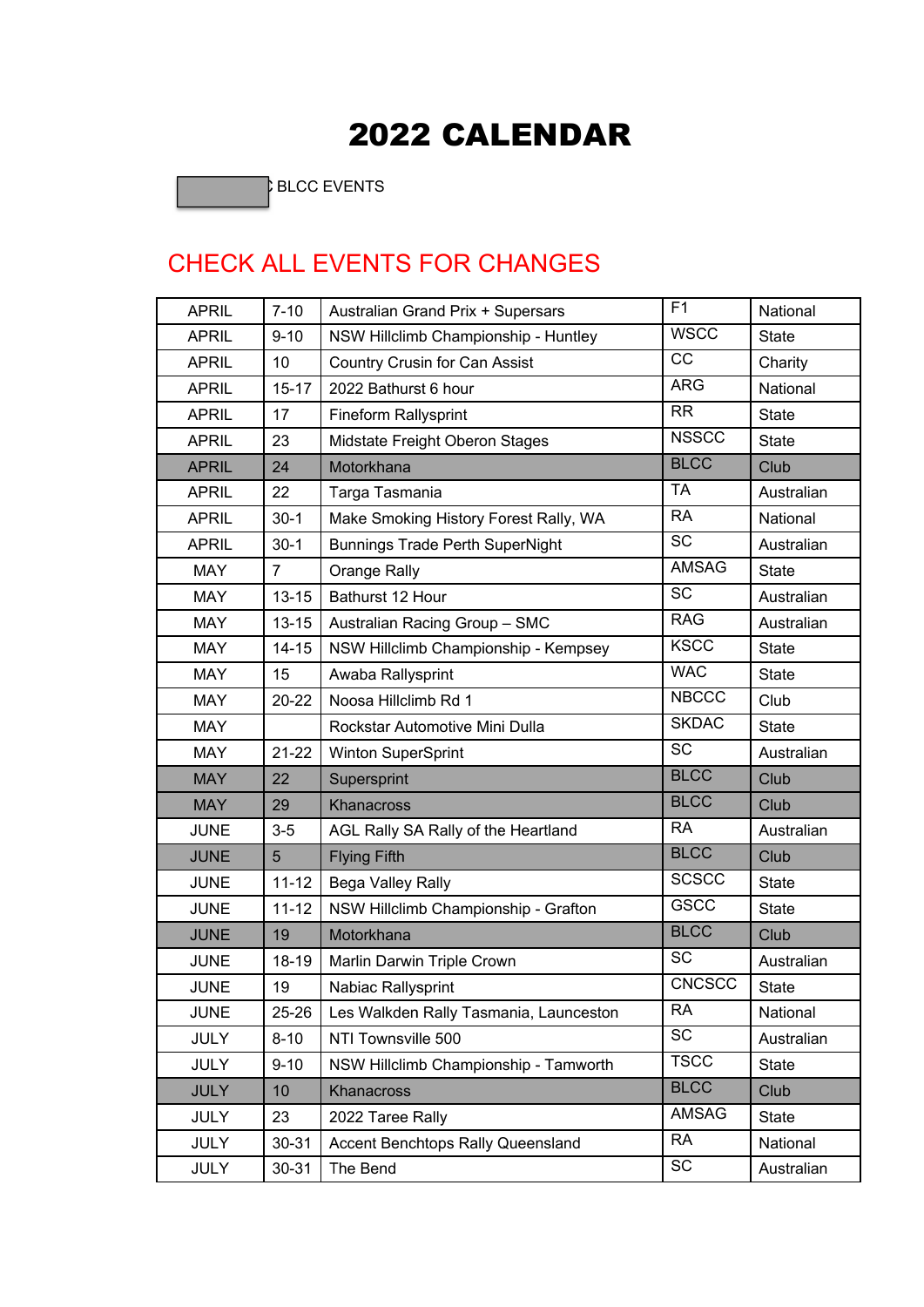| <b>AUGUST</b>    | $5 - 7$        | Australian Racing Group Queensland Raceway | <b>RAG</b>             | Australian   |
|------------------|----------------|--------------------------------------------|------------------------|--------------|
| <b>AUGUST</b>    | $6 - 7$        | NSW Hillclimb Championship - Ringwood      | <b>MGN</b>             | <b>State</b> |
| <b>AUGUST</b>    | $\overline{7}$ | Motorkhana                                 | <b>BLCC</b>            | Club         |
| <b>AUGUST</b>    | $\overline{7}$ | <b>Gravel Rallysprint</b>                  | <b>NSSCC</b>           | <b>State</b> |
| <b>AUGUST</b>    | $10 - 20$      | 2022 Kidney Kar Rally - Cairns to Dubbo    | <b>KKR</b>             | Charity      |
| <b>AUGUST</b>    | 13             | Lazer Rally of the Bay                     | <b>NSSCC</b>           | <b>State</b> |
| <b>AUGUST</b>    | 19-21          | Penrite Oil Sandown SuperSprint            | $\overline{\text{SC}}$ | Australian   |
| <b>AUGUST</b>    | 27             | <b>Fineform Rallysprint</b>                | <b>RR</b>              | <b>State</b> |
| <b>AUGUST</b>    | $27 - 28$      | Gippsland Rally, Victoria                  | <b>RA</b>              | National     |
| <b>AUGUST</b>    | 28             | Khanacross                                 | <b>BLCC</b>            | Club         |
| <b>SEPTEMBER</b> | $2 - 4$        | <b>Targa Great Barrier Reef</b>            | <b>TA</b>              | National     |
| <b>SEPTEMBER</b> | $3 - 4$        | NSW Hillclimb Championship - Gunnedah      | <b>GMCC</b>            | <b>State</b> |
| <b>SEPTEMBER</b> | 3              | Rosewood Rally                             | <b>AMSAG</b>           | <b>State</b> |
| <b>SEPTEMBER</b> | $10 - 11$      | <b>ITM Auckland SuperSprint</b>            | <b>SC</b>              | Australian   |
| <b>SEPTEMBER</b> | 10             | Globe Roamer III Rally Imbil               | <b>BSCC</b>            | <b>State</b> |
| <b>SEPTEMBER</b> | 10             | Horizon Apartments Narooma Forest Rally    | <b>BMSC</b>            | <b>State</b> |
| <b>SEPTEMBER</b> | 11             | <b>The Esses Hillclimb</b>                 | <b>BLCC</b>            | Club         |
| <b>SEPTEMBER</b> | $16 - 18$      | Australian Racing Group - Sandown Park     | <b>RAG</b>             | Australian   |
| <b>SEPTEMBER</b> | 24             | Awaba Rallysprint                          | <b>WAC</b>             | <b>State</b> |
| <b>OCTOBER</b>   | $1 - 2$        | NSW Hillclimb Championship - Canberra      | <b>SDMA</b>            | <b>State</b> |
| <b>OCTOBER</b>   | 8              | <b>Walcha Rally</b>                        | <b>AMSAG</b>           | <b>State</b> |
| <b>OCTOBER</b>   | $6-9$          | Repco Bathurst 1000                        | <b>SC</b>              | Australian   |
| <b>OCTOBER</b>   | $15 - 16$      | <b>AGI Sport Adelaide Hills Rally</b>      | <b>RA</b>              | National     |
| <b>OCTOBER</b>   | 16             | Motorkhana                                 | <b>BLCC</b>            | Club         |
| <b>OCTOBER</b>   | $21 - 23$      | Noosa Hillclimb Rd 2                       | <b>NBCCC</b>           | Club         |
| <b>OCTOBER</b>   | 28-30          | Boost Mobile Gold Coast 500                | <b>SC</b>              | Australian   |
| <b>OCTOBER</b>   | 29             | Speed Weekend - Supersprint                | <b>BLCC</b>            | Club         |
| <b>OCTOBER</b>   | 30             | Speed Weekend - Mt Straight Hillclimb      | <b>BLCC</b>            | Club         |
| <b>NOVEMBER</b>  | $5-6$          | Oberon Rally                               | <b>AMSAG</b>           | <b>State</b> |
| <b>NOVEMBER</b>  | $11 - 13$      | Targa High Country                         | <b>TA</b>              | National     |
| <b>NOVEMBER</b>  | $11 - 13$      | Australian Racing Group - Mt Panorama      | <b>RAG</b>             | Australian   |
| <b>NOVEMBER</b>  | 13             | Khanacross                                 | <b>BLCC</b>            | Club         |
| <b>NOVEMBER</b>  | 18-19          | Beaurepaires Sydney Super 600              | SC                     | Australian   |
| <b>NOVEMBER</b>  | 19-20          | Rally NSW                                  | <b>TMA</b>             | <b>State</b> |
| <b>DECEMBER</b>  | 10             | <b>BLCC Christmas Party</b>                | <b>BLCC</b>            | Social       |